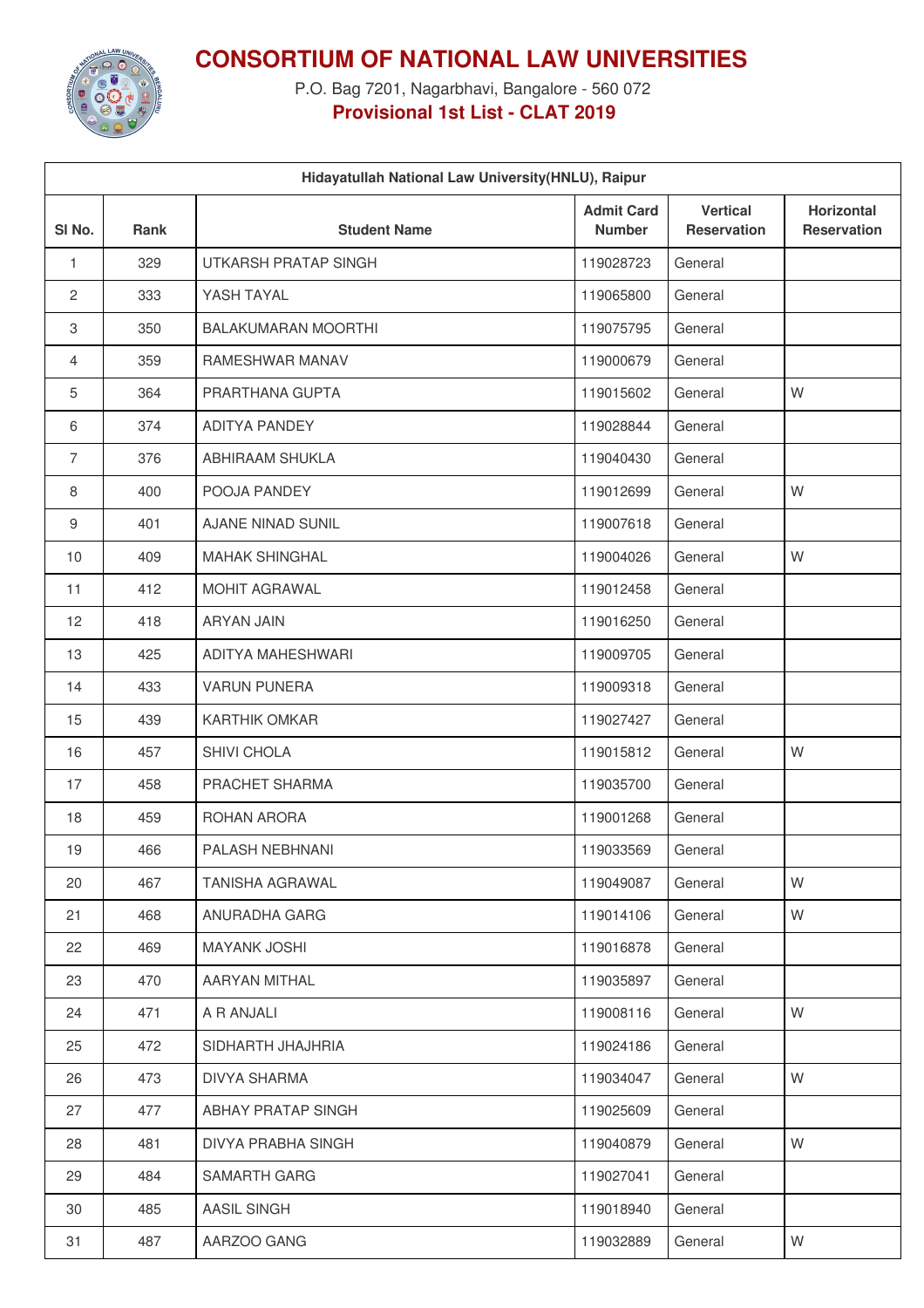| Hidayatullah National Law University (HNLU), Raipur |      |                                        |                                    |                                       |                                         |
|-----------------------------------------------------|------|----------------------------------------|------------------------------------|---------------------------------------|-----------------------------------------|
| SI No.                                              | Rank | <b>Student Name</b>                    | <b>Admit Card</b><br><b>Number</b> | <b>Vertical</b><br><b>Reservation</b> | <b>Horizontal</b><br><b>Reservation</b> |
| 32                                                  | 488  | YASH AGARWAL                           | 119032091                          | General                               |                                         |
| 33                                                  | 490  | <b>MEGHA MEHTA</b>                     | 119034220                          | General                               | W                                       |
| 34                                                  | 493  | NEELCHANDRA BUTY                       | 119005375                          | General                               |                                         |
| 35                                                  | 494  | <b>TUSHMI UDYALAK</b>                  | 119017858                          | General                               | W                                       |
| 36                                                  | 496  | <b>ADITI KHANDAL</b>                   | 119043324                          | General                               | W                                       |
| 37                                                  | 497  | SHAMBHAVI SHANI                        | 119016797                          | General                               | W                                       |
| 38                                                  | 503  | <b>VIBHA SWAMINATHAN</b>               | 119015871                          | General                               | W                                       |
| 39                                                  | 506  | <b>KAVEESHA BAGDI</b>                  | 119018973                          | General                               | W                                       |
| 40                                                  | 507  | <b>WAGHMARE AYUSH PRASHANT</b>         | 119022126                          | General                               |                                         |
| 41                                                  | 512  | <b>ADRIJA DUTTA</b>                    | 119032083                          | General                               | W                                       |
| 42                                                  | 513  | <b>ADITYA RAI</b>                      | 119012370                          | General                               |                                         |
| 43                                                  | 517  | AAKRITI SRIVASTAVA                     | 119005679                          | General                               | W                                       |
| 44                                                  | 518  | <b>MADRI CHANDAK</b>                   | 119026696                          | General                               | W                                       |
| 45                                                  | 520  | <b>MANVI MEHTA</b>                     | 119016997                          | General                               | W                                       |
| 46                                                  | 521  | KIRTI SHARMA                           | 119020001                          | General                               | W                                       |
| 47                                                  | 522  | AMOGHA SHYAM KONAMME                   | 119001776                          | General                               |                                         |
| 48                                                  | 523  | AANAND KISHORE                         | 119002596                          | General                               |                                         |
| 49                                                  | 525  | RENUKA BHUSHAN NEVGI                   | 119022716                          | General                               | W                                       |
| 50                                                  | 526  | <b>SAMEER RAJPUT</b>                   | 119033308                          | General                               |                                         |
| 51                                                  | 527  | <b>BURUJUPATI SIDHI PRAMODH RAYUDU</b> | 119002478                          | General                               |                                         |
| 52                                                  | 529  | AYUSHI TALANPURIYA                     | 119034433                          | General                               | W                                       |
| 53                                                  | 531  | PRANSHU SHANKAR TIWARI                 | 119013044                          | General                               |                                         |
| 54                                                  | 536  | URVI BHARDWAJ                          | 119005085                          | General                               | W                                       |
| 55                                                  | 537  | <b>TANISHKA SAXENA</b>                 | 119047419                          | General                               | W                                       |
| 56                                                  | 543  | KASHISH LALWANI                        | 119012534                          | General                               | W                                       |
| 57                                                  | 546  | VARDA SAXENA                           | 119001622                          | General                               | W                                       |
| 58                                                  | 549  | <b>KSHITIJ AWASTHI</b>                 | 119003439                          | General                               |                                         |
| 59                                                  | 613  | <b>ISHI SHRIVASTAVA</b>                | 119017544                          | GC-CHT                                | W-CHT                                   |
| 60                                                  | 765  | RIBHAV AGRAWAL                         | 119034230                          | GC-CHT                                | SAP DFF CH                              |
| 61                                                  | 788  | ANANYA PANDE                           | 119000608                          | GC-CHT                                |                                         |
| 62                                                  | 893  | <b>TISA PADHY</b>                      | 119070825                          | GC-CHT                                | W-CHT                                   |
| 63                                                  | 1002 | <b>SHAGUN KASHYAP</b>                  | 119037476                          | GC-CHT                                | W-CHT                                   |
| 64                                                  | 1030 | SANCHITA MAKHIJA                       | 119069757                          | GC-CHT                                | W-CHT                                   |
| 65                                                  | 1033 | SHUBHAM JINDAL                         | 119032608                          | GC-CHT                                |                                         |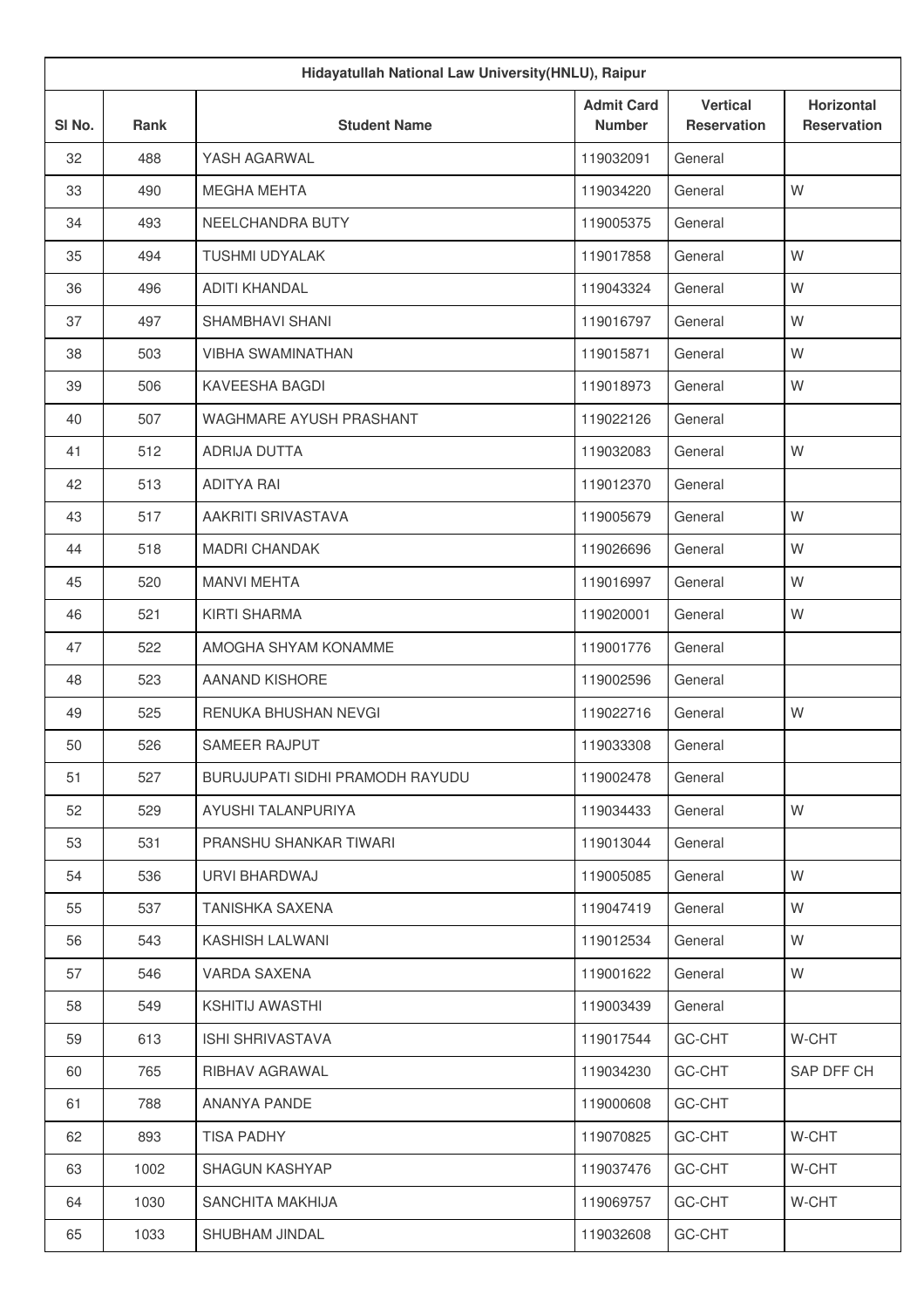| Hidayatullah National Law University (HNLU), Raipur |             |                              |                                    |                                       |                                         |
|-----------------------------------------------------|-------------|------------------------------|------------------------------------|---------------------------------------|-----------------------------------------|
| SI No.                                              | <b>Rank</b> | <b>Student Name</b>          | <b>Admit Card</b><br><b>Number</b> | <b>Vertical</b><br><b>Reservation</b> | <b>Horizontal</b><br><b>Reservation</b> |
| 66                                                  | 1157        | <b>SHASHWAT TIWARI</b>       | 119060207                          | GC-CHT                                |                                         |
| 67                                                  | 1163        | SAMARTH SINGH                | 119036639                          | GC-CHT                                |                                         |
| 68                                                  | 1173        | SAKSHAM NALOTIA              | 119036335                          | GC-CHT                                |                                         |
| 69                                                  | 1362        | <b>ANAND SINGH</b>           | 119028892                          | GC-CHT                                |                                         |
| 70                                                  | 1449        | PRANEET PANDEY               | 119028442                          | GC-CHT                                |                                         |
| 71                                                  | 1465        | SAKSHI SHRIVASTAVA           | 119035597                          | GC-CHT                                | W-CHT                                   |
| 72                                                  | 1507        | <b>GARIMA AGRAWAL</b>        | 119025976                          | GC-CHT                                | W-CHT                                   |
| 73                                                  | 1512        | ROSHAN JAJU                  | 119027759                          | GC-CHT                                |                                         |
| 74                                                  | 1528        | RUPESH D SANGHVI             | 119027240                          | GC-CHT                                |                                         |
| 75                                                  | 1544        | <b>GAURJA AERON</b>          | 119077078                          | GC-CHT                                | W-CHT                                   |
| 76                                                  | 1989        | SHATAKSHI ARORA              | 119042331                          | GC-CHT                                | W-CHT                                   |
| 77                                                  | 2003        | NAMAN KESWANI                | 119015012                          | GC-CHT                                |                                         |
| 78                                                  | 2015        | TANNUSRIYA TRIPATHI          | 119006942                          | GC-CHT                                | W-CHT                                   |
| 79                                                  | 2046        | <b>ADITYA SINGH</b>          | 119007704                          | GC-CHT                                |                                         |
| 80                                                  | 2113        | <b>ARYA MITTAL</b>           | 119005873                          | GC-CHT                                | W-CHT                                   |
| 81                                                  | 2117        | <b>SIMRAN DHANER</b>         | 119000650                          | GC-CHT                                | W-CHT                                   |
| 82                                                  | 2157        | <b>HARSH MITTAL</b>          | 119069957                          | GC-CHT                                |                                         |
| 83                                                  | 2179        | <b>ISHAAN SINGH KUSHWAHA</b> | 119012727                          | GC-CHT                                |                                         |
| 84                                                  | 2283        | <b>GARIMA GUPTA</b>          | 119064919                          | GC-CHT                                | W-CHT                                   |
| 85                                                  | 2402        | ASHUTOSH RAJPUT              | 119006802                          | GC-CHT                                |                                         |
| 86                                                  | 2405        | <b>ARUSH MITTAL</b>          | 119021722                          | GC-CHT                                |                                         |
| 87                                                  | 2421        | DHEERAJ RATHI                | 119053462                          | GC-CHT                                |                                         |
| 88                                                  | 2499        | ADHYA SHARMA                 | 119011981                          | GC-CHT                                | W-CHT                                   |
| 89                                                  | 2782        | <b>HRITI PAREKH</b>          | 119028452                          | GC-CHT                                | W-CHT                                   |
| 90                                                  | 2792        | RISHABH AGRAWAL              | 119000307                          | GC-CHT                                |                                         |
| 91                                                  | 4515        | PRAKHAR KUMAR SAHU           | 119033273                          | OBC-CHT                               |                                         |
| 92                                                  | 4581        | SEJAL SAHU                   | 119024426                          | OBC-CHT                               | W-CHT                                   |
| 93                                                  | 4889        | SHUBHAM ADITYA               | 119000109                          | OBC-CHT                               |                                         |
| 94                                                  | 4940        | <b>VINAY KUMAR</b>           | 119043912                          | SC                                    |                                         |
| 95                                                  | 5233        | SUBODH NANDKISHOR AMBADE     | 119044945                          | SC                                    |                                         |
| 96                                                  | 5350        | ABHISHEK GAUTAM              | 119022071                          | SC                                    |                                         |
| 97                                                  | 5723        | ROHAN SINGH                  | 119011449                          | SC                                    |                                         |
| 98                                                  | 5906        | SANDEEP PATEL                | 119063990                          | OBC-CHT                               |                                         |
| 99                                                  | 6059        | <b>SRIJIT SAHA</b>           | 119006686                          | SC                                    |                                         |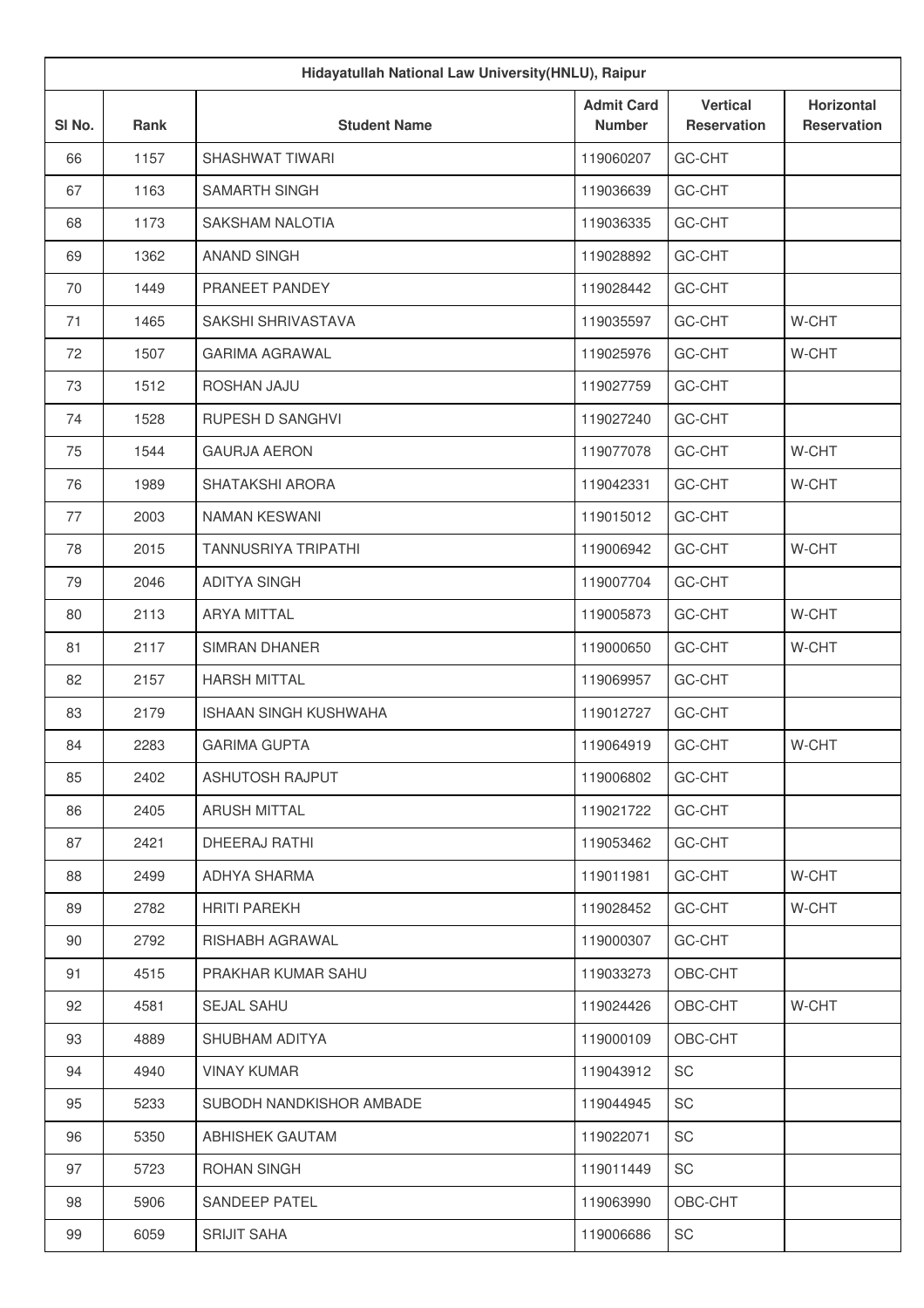| Hidayatullah National Law University (HNLU), Raipur |       |                           |                                    |                                       |                                  |
|-----------------------------------------------------|-------|---------------------------|------------------------------------|---------------------------------------|----------------------------------|
| SI No.                                              | Rank  | <b>Student Name</b>       | <b>Admit Card</b><br><b>Number</b> | <b>Vertical</b><br><b>Reservation</b> | Horizontal<br><b>Reservation</b> |
| 100                                                 | 6131  | P SPOORTHY                | 119044571                          | <b>SC</b>                             | W                                |
| 101                                                 | 6257  | <b>TRIPTI JAISWAL</b>     | 119016968                          | OBC-CHT                               | W-CHT                            |
| 102                                                 | 6262  | <b>DEYASHINI MONDAL</b>   | 119003575                          | <b>SC</b>                             | W                                |
| 103                                                 | 6465  | AAYUSHI KHEDE             | 119008883                          | SC                                    | W                                |
| 104                                                 | 6503  | <b>SUSMITA MANDAL</b>     | 119046677                          | <b>SC</b>                             | W                                |
| 105                                                 | 6542  | <b>KRITIKA SINGH</b>      | 119017015                          | <b>SC</b>                             | W                                |
| 106                                                 | 6554  | <b>BIKRAM PRAMANIK</b>    | 119045963                          | <b>SC</b>                             |                                  |
| 107                                                 | 6560  | <b>MAYANK CHANDRA</b>     | 119017910                          | OBC-CHT                               |                                  |
| 108                                                 | 6580  | DIVYANSHU SINGH           | 119050780                          | OBC-CHT                               |                                  |
| 109                                                 | 6823  | <b>MANISH KUMAR YADAV</b> | 119022251                          | OBC-CHT                               |                                  |
| 110                                                 | 6877  | PRIYANSHI KANSHORIYA      | 119063027                          | <b>SC</b>                             | W                                |
| 111                                                 | 6920  | SOUMYA SHEFALI CHANDRAKAR | 119027164                          | OBC-CHT                               | W-CHT                            |
| 112                                                 | 7075  | NIHARIKA SONKAMLE         | 119006911                          | SC-CHT                                | W-CHT                            |
| 113                                                 | 7712  | <b>SHAILI MEENA</b>       | 119022342                          | <b>ST</b>                             | W                                |
| 114                                                 | 8027  | <b>MILI RAWAT</b>         | 119046618                          | <b>ST</b>                             | W                                |
| 115                                                 | 8276  | KHUSHBOO CHANDRAKAR       | 119029342                          | OBC-CHT                               | W-CHT                            |
| 116                                                 | 8374  | <b>MUSKAAN</b>            | 119034270                          | <b>ST</b>                             | W                                |
| 117                                                 | 8567  | AASTHA GUSHINGA           | 119027888                          | <b>ST</b>                             | W                                |
| 118                                                 | 8811  | <b>ABHIJEET PRADHAN</b>   | 119020324                          | OBC-CHT                               |                                  |
| 119                                                 | 10184 | M ANOKBA PONGEN           | 119073007                          | <b>ST</b>                             |                                  |
| 120                                                 | 10212 | RAGINI SINGH              | 119023863                          | General                               | PWD*, W                          |
| 121                                                 | 10386 | DILMOL SINGH SANDHU       | 119031351                          | General                               | PWD <sup>*</sup>                 |
| 122                                                 | 10719 | <b>MONIKA MEENA</b>       | 119021404                          | <b>ST</b>                             | W                                |
| 123                                                 | 11897 | RITIN AARSH KUJUR         | 119027590                          | ST-CHT                                |                                  |
| 124                                                 | 12518 | <b>SACHINKK</b>           | 119073456                          | General                               | PWD <sup>*</sup>                 |
| 125                                                 | 14500 | RAVI RANJAN               | 119007434                          | General                               | PWD <sup>*</sup>                 |
| 126                                                 | 15155 | <b>OJASWI RAMTEKE</b>     | 119028281                          | SC-CHT                                | W-CHT                            |
| 127                                                 | 17754 | AMNENDRA SINGH TANDON     | 119022367                          | SC-CHT                                |                                  |
| 128                                                 | 19733 | UMASHANKAR SIDAR          | 119001658                          | ST-CHT                                |                                  |
| 129                                                 | 19753 | AMAN SONWANI              | 119060815                          | SC-CHT                                |                                  |
| 130                                                 | 19894 | AYUSH MANDEKAR            | 119017430                          | SC-CHT                                |                                  |
| 131                                                 | 20453 | SRISHTI KIRAN EKKA        | 119010151                          | ST-CHT                                | W-CHT                            |
| 132                                                 | 21415 | SHREYA MANDAVI            | 119012578                          | ST-CHT                                | W-CHT                            |